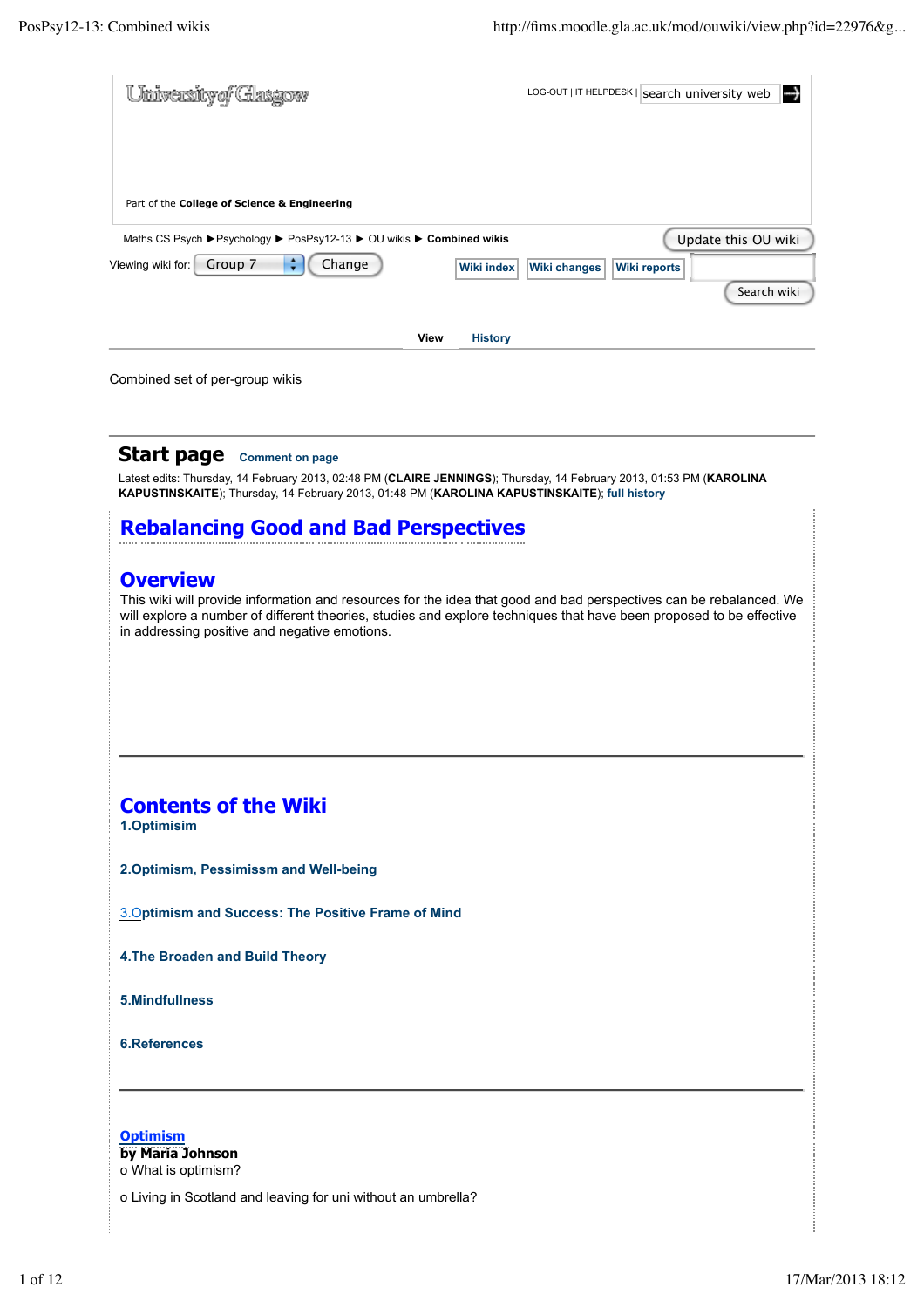o Describing the glass as being half-full?

Optimism has been defined by many different people over the years, from; Voltaire to Oscar Wilde,however, a general definition by Lionel Tiger (1979) states that optimism is:

*" a mood orattitude associated with an expectation about the social or material future—onewhich the evaluator regards as socially desirable, to his [or her] advantage,or for his [or her] pleasure " .*

In this definition, optimism is regarded as an individualdifference: one person's idea of optimism will differ from another's (for moreinformation please see the Individual Differences section below). Some would consider optimism as a cognitive characteristic; however it is important not tooverlook the important role that emotion plays in having an optimistic outcome (explored further in the role of optimism in regards to mental and physical health section).

Learned optimism is a term that was first usedby Seligman (1991). In this paper, Seligman stated that a person can learn to talk themselves through adverse situations and proposed an ABCDE model in order to help them do this:

1. *Adversity:* The dispute or incident occurs.

2. *Beliefs:* This may lead you to react in a negative manner, and start having negativethoughts.

3. *Consequences:* You may decide to act on these negative feelings by, for example, confrontingsomeone who has caused you to feel this way.

4. *Disputation:* You start to think of counter-evidence as to why the incident has occurred.

5. *Energisation:* Successful disputation of negative ideas can lead to the creation of a morepositive way of thinking.

For example, you may be queuing for a drink at a busy bar and someonecuts in front of you and gets served first (*Adversity*).You might start to think: "I can't believe that person's just skipped me! Ho wselfish!" (*Beliefs*) This may lead to you becoming so annoyed that you confront them (*Consequences*).However, you may start to see that you are overacting to the situation, and might start to think of reasons as to why the person skipped the queue: they may have spilled a drink and need a cloth to mop it up or are in need of some water (*Disputation*). By disputing these negative ideas, a more positive atmosphere is created where any negative thoughts have been replaced with more positive ones, such as : "I'm not in any rush and I'll be served next, anyways" (*Energisation*).

#### **Learned Helplessness:**

Seligman (1991) also devised the term "Learned helplessness" after witnessing the reaction of dogs who were exposed to an aversive stimuli and were unable to escape. In one experiment, dogs were placed in a box and received electric shocks from the floor. In order to escape these shocks, the dogs had to climb over a wall into the other side of the box. Seligman et al observed that when an animal is subjected to adverse conditions that it cannot escape from, it will eventually stop trying to escape and appears to "accept defeat". Even if the dog is then given an opportunity to escape the shocks, it will behave as if it is helpless to change the situation.

Learned helplessness can also occur in humans: if Bob receives a D3 for his stats exam, he may start to believe that he cannot understand stats and will always fail in his attempts. This learned behaviour has also been evident in psychological disorders, such as; depression and anxiety disorder.

### **Catrastrophising:**

Catastrophizing occurs when we believe that an event will be far worse than it actually is. There are two types of catastrophising, firstly: making a catastrophe of a particular situation.This may occur at exam time when we are: anxious, believe that we have not studied enough and will, therefore, fail the exam. In actual fact there are steps that can be taken to prevent the situation form occurring, such as following a study timetable. The second type of catastrophising occurs when thinking about the future and start thinking about things that could go wrong, for example: if I fail this exam I will not get a good job and will not be ableto live the life I imagined.

These two types of catastrophising can have agreatly negative impact on the individual's life: if you believe in the negative event occurring, it can facilitate a self-fulfilling prophecy where failure is likely, and create an overall feeling of hopelessness.

**Positives:** Learned optimism could be applied to cognitive behavioral therapy (CBT)techniques to help treat depression. Beck stated in his "Cognitive Triad" model that depression is caused when a person has a negative view of; themselves, the world and the future. By employing Seligman's ABCDE model, the depressed individual could learn to tackle these negative thoughts and replace them with more positive ones. It would also help in situations where someone is catrastrophising or has admitted defeat (as in learned helplessness) by helping to replace these thoughts with more optimistic ones.

**Problems:** Is it possible to be a little optimist, but a big pessimist? Some may find it easier to be optimistic about mundane (or "little") things, such as; being confident of still catching the early bus when you're running late. As opposed to showing optimism about "big" or serious matters, such as; Scotland thriving as an independent country. Although people would tend to define themselves aseither an optimist or pessimist; it may be possible to be both!

Always look on thebright side of life…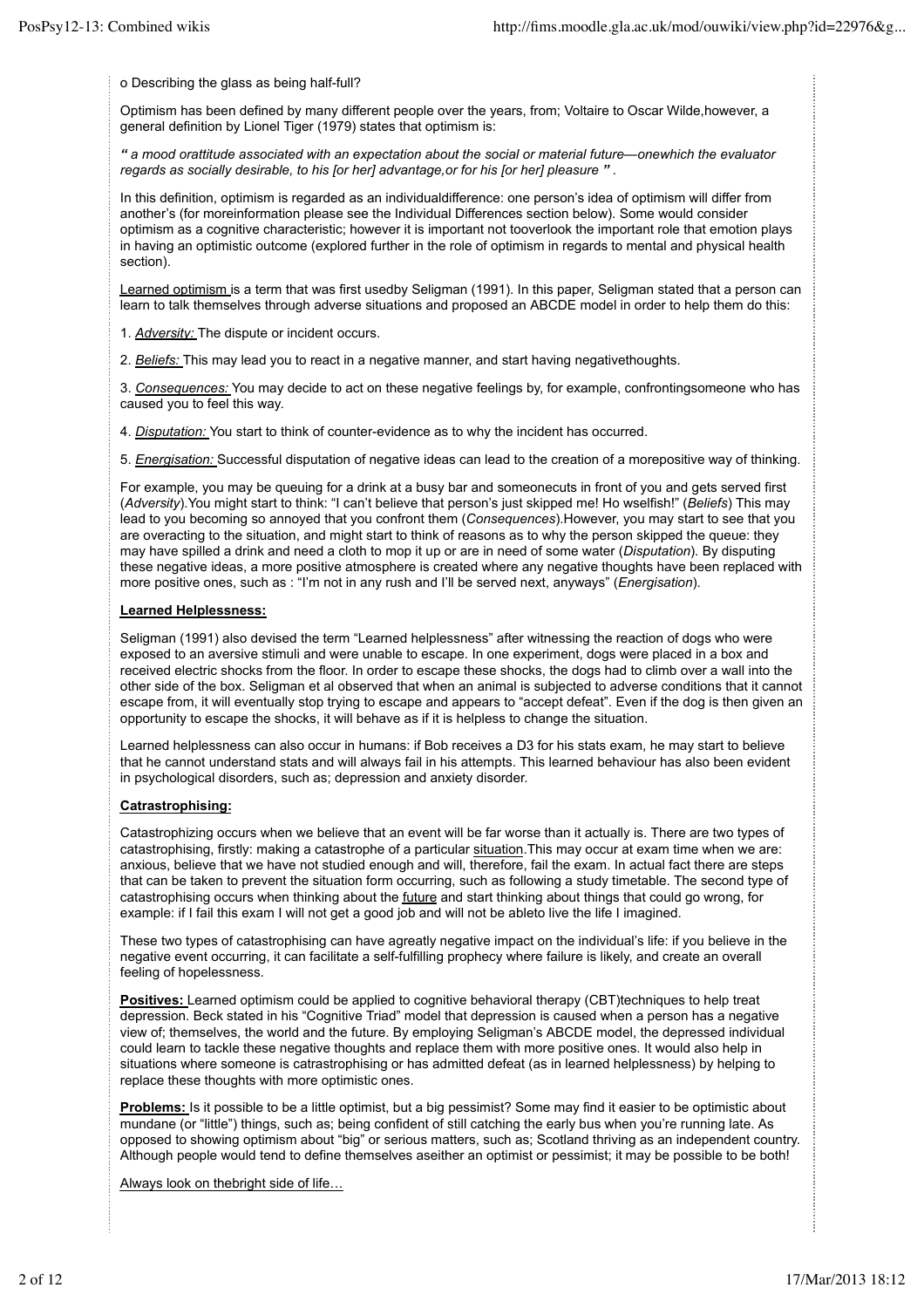### **Optimism, Pessimism and Well Being by Claire Johnstone**

Over the years, optimism has been linked with a wide range of physical and psychological benefits resulting in this personality trait being described as protective (Rasmussen, Scheier and Greenhouse, 2009). Since optimism and pessimism exist independently, i.e. the absence of optimism does not necessarily mean the presence of pessimism or vice versa, these psychological states and their impact on health will be investigated separately.

# **Physical Health**

Some studies have shown that optimists are physically healthier than those who are pessimistic. In 2009, using an all women sample it was found that optimism was linked with a reduced risk of coronary heart disease as well as overall mortality (Tindle, Chang, Kuller, Manson, Robinson, Milagros, Siegle and Matthews, 2009). One particular cause of coronary heart disease is atherosclerosis which Matthews, Sutton-Tyrrell and Kuller (2004) found to be less likely to occur in those who were optimistic whilst being pessimistic increased chances of development. Furthermore, it has been found that those individuals undergoing coronary artery bypass are less likely to be re-hospitalised after their surgery if they are optimistic compared with those who have a less positive attitude to life. Optimism has even been demonstrated to predict longer life in a Dutch study where 900 elderly people were less likely to die over the next ten years of the study compared with those who were less optimistic (Giltay, Geleijnse, Zitman, Hoekstra and Schouten, 2004).

# **Mental Health**

Optimism has also been linked with psychological benefits such as lower distress levels. An early study from 1987 investigated optimism and psychological well-being in pregnant women by asking them to complete a depression measure before giving birth and then again after giving birth. They found that those mothers who were more optimistic before birth had lower depression levels after giving birth than those who were more pessimistic (Carver and Gaines, 1987). Later, optimism was again linked with lower distress in breast cancer patients with those having a positive outlook on life being less emotionally unstable at their diagnosis and before and after their surgery (Carver, Pozo, Harris, Noriega, Scheier and Robinson, 1993). Furthermore, moving away from a medical setting, Aspinwall and Taylor (1992) reported optimism predicted less distress than pessimism in students during their first year of college.

An explanation for the protective aspect of optimism against distress could be the differences in the way in which optimists and pessimists cope with adverse situations. Studies have found that optimists tend to approach problems and try to find ways in which to solve them whereas pessimists are more likely to avoid problems and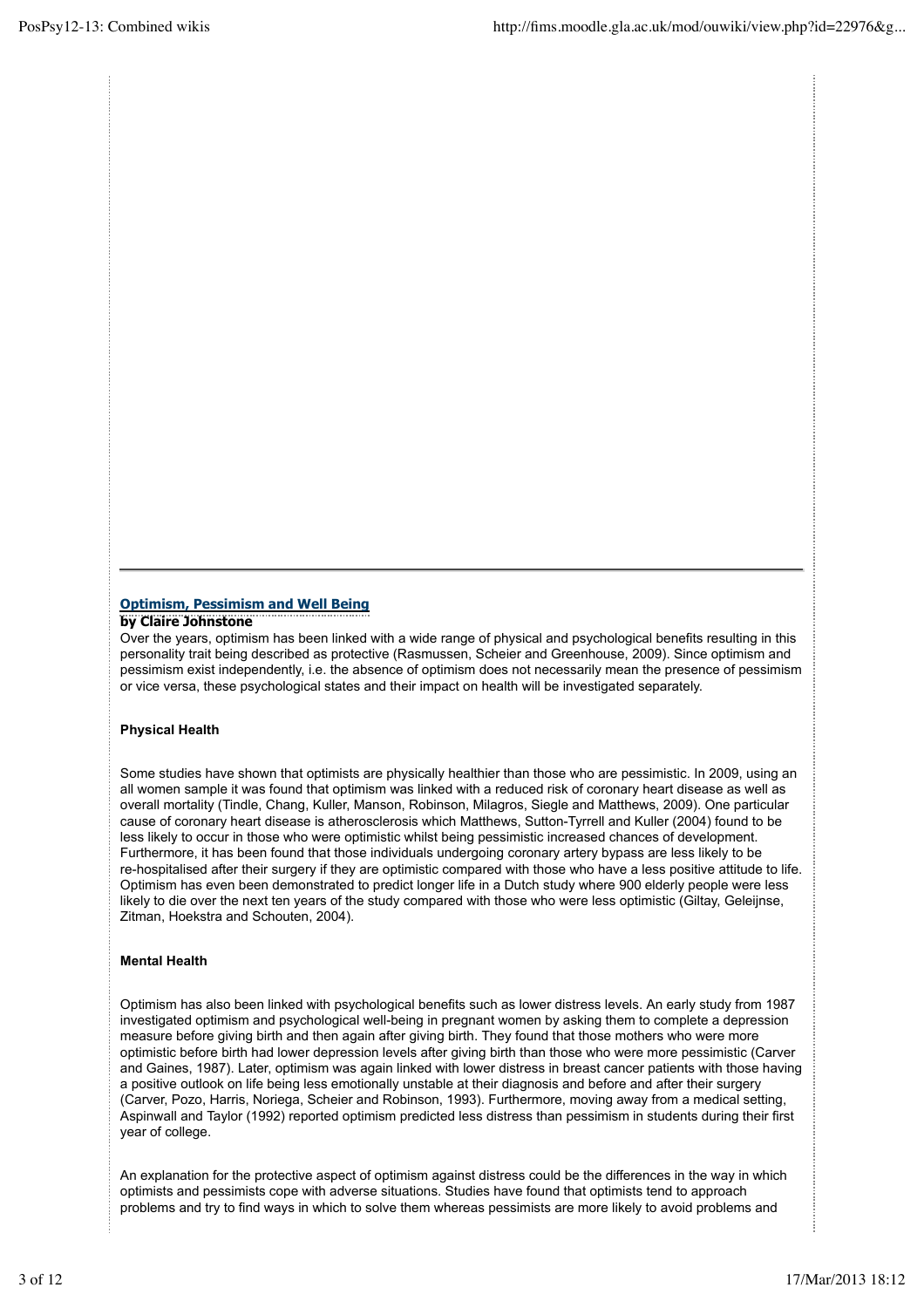tend to overthink the negative aspects of the problem making them appear more severe than they perhaps are in reality. Therefore it could be argued that this method of coping leads to problems building up resulting in the individual becoming more and more psychologically distressed (Carver, Scheier and Segerstrom, 2010).

From available literature, it could be argued that being an optimistic person will lead to a happier and healthier life than adopting a pessimistic outlook on life.



*"Optimism isn't a state of mind which you throw judgment to the winds in starry-eyed belief that the future events will take care of themselves. Such an outlook is only for fools. It is, however, a firm belief that you can make things come out right by thinking ahead and deciding on a course of action based on sound judgment."*

#### **Napoleon Hill**

Individual differences in optimism - how positively we view ourselves, others and the world around us - all contribute to our motivation, desire, belief, and ultimately our success. Optimism is strongly bound to selective attention, emotional sensitivity to negative situations, motivation to persevere, and consequently is also a predictor of our social and working success (Hill, 1928; Carnegie, 1936; Shifren, 1996; Solberg-Nes, 2009;)

Shifren (1996) conducted a study amongst sufferers of Parkinson's disease, investigating individual differences in the extent of perceived disease severity as a function of the level of "general" optimism they possessed. It was found that those sufferers who maintained an all-round more positive outlook of themselves, their disease, and their future prognosis showed a heightened ability to cope, displaying less dependability on others in the completion of basic day-to-day activities.

The level to which we maintain that positive frame of mind, even when faced with difficult circumstances, can thus improve our chances of effectively dealing with, rectifying, or even greatly improving a situation – we see this in every day events such as in the world of football when in a run of poor form, or in the world of medicine and psychological research with the common and very real presence of the placebo effect. How someone deals with negative situations can, according to Napoleon Hill (1928) and Dale Carnegie (1936), be the making or breaking of them; a major Law of Success.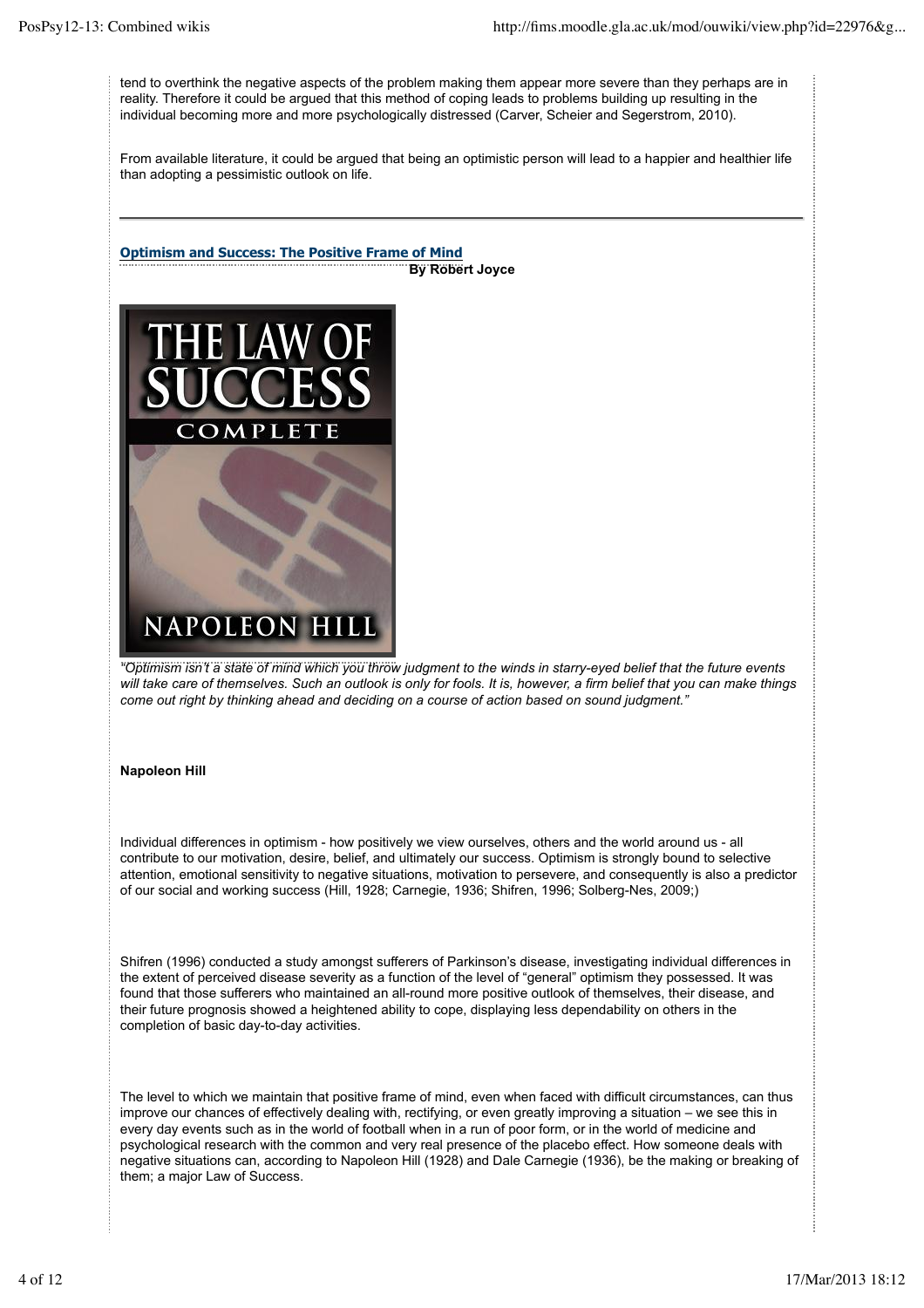One small yet effective way of dealing with "failure" according to Hill (1928), is to refer to it as "temporary defeat", thus always keeping the optimistic view that a setback can eventually be overcome. Increased optimism can be a strong predictor for future success through consequent increase in motivation and the greater likelihood of fulfilling long-term goals (Hill, 1928; Solberg-Nes, 2009).

These ideas therefore naturally leads us to the relationship between level of optimism and future successs (Huczynski & Buchanan, 2007) and depends on the positive belief that the goal can be achieved, the willingness to appreciate the importance of persistence ("All of my hard work WILL pay off!"), and the fearlessness of danger/failure ("This is a risk I'm willing to take") (Hill, 1928).

Further to this, if we adopt an optimistic approach, we are also required to maintain a "realistic" or "wise" level of optimism in order to prevent misguided judgements, with the intelligence to put ideas and goals in their rightful order of realistic achievement (Hill, 1928). In other words, optimism guided in the right direction, can increase personal fulfilment and improve positive perception (Metcalfe, 1998). In order to gain greater success and achieve heightened fulfilment in life, we must always maintain a self-awareness of our susceptibility to positivism and the dangers of succumbing to negative, unhelpful thought.

## **The Broaden and Build Theory**

## **by Claire Jennings**

One theory that has developed within Positive Psychology is Fredrickson's (1998) Broaden and Build Theory. Fredrickson (1998) identified that there was a lack of positive related emotive psychological theories.

The Broaden and Build Theory is based on the idea that positive events and emotions aid the expansion of individual's thought-action repertoires; whilst negative events and actions are more likely to result in a narrowing of these thought-action abilities. These thought-action repertoires relate to individuals cognitive patterns that are involved in responding to both positive and negative events (Fredrickson, 2004). Fredrickson identified that four different positive emotions joy; love; contentment and interest can all be explained under The Broaden and Build theory. For instance, love, a positive emotion, can result in people exploring, savouring and playing with one another, expanding on their thought-action repertoires for one another (Fredrickson, 1998). Whilst, joy, when experienced, has been found to be effective in broadening ones intellectual, social and physical skills (Fredrikson, 1998).

Fredrickson (1998; 2001) proposed several features of positive emotions and the effect that they can have on individual abilities and behaviours. Several have been discussed below. Whilst some of these have been studied extensively; others remain limited in regards to research. Proposed papers have been suggested under each topic.

1.Positive emotions broaden the scope of **attention**.

If a person is generally positive, it is not to say that they do not experience negative emotions/events like other people; they are however much better at dealing with negative events for instance not focusing to much on the small stuff and looking at a more general overview of the whole situation. Positive emotions have been found to induce a more global-processing technique.

One study carried out by Fredrickson and Branigan (2005) found that after showing subjects a variety of different movies that prompted different emotions including amusement, contentment, anger and anxiety and a impartial film that evoked no emotion as a control. Following the film, participants had to take part in a global-local visual processing task which participants had to select which figure matched the corresponding standard figure for each trial. Participants were asked what was the strongest emotion they were feeling straight after watching their film and then had to complete a Twenty Statements Test asking them to list twenty things 'they would like to do' right now based on the emotion they were feeling after watching their allocated film (Fredrickson and Branigan, 2005). This element of the experiment was designed to understand participants thought action repertoires Results found that people who viewed the more positive-emotive films were inclined to show a more global processing ability in regards to the first task of visual processing. The results from the Twenty-Statements Test also found that subjects who observed a positive affect film showed to have an increased number of thought-action responses to things they would like to do after watching their film. The study also interestingly found that between the two positive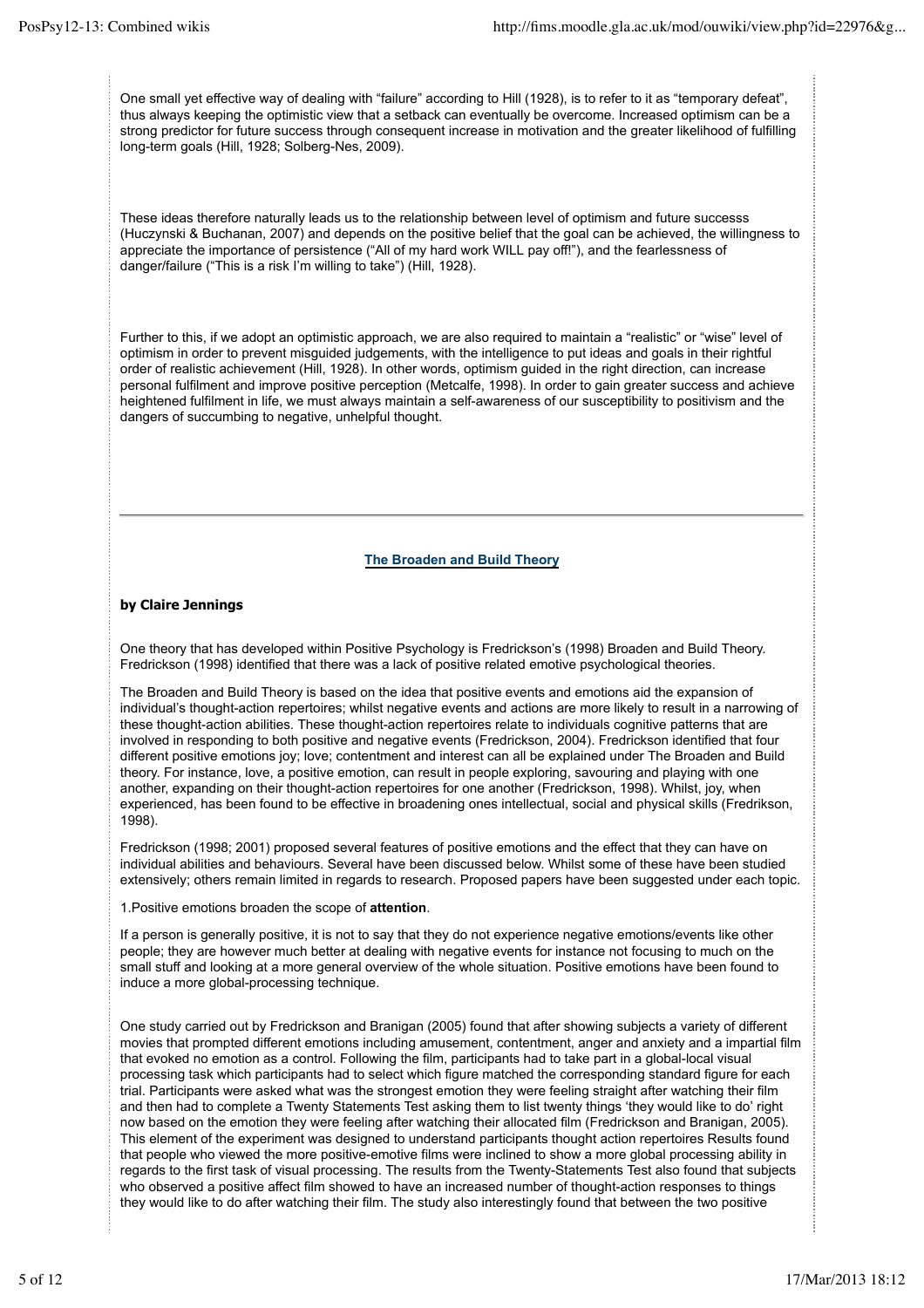states of humour and contentment, amusement was found to have higher broadening activation rates than contentment (Fredrickson and Branigan, 2005).

#### 2. Positive emotions broaden the scope of **cognition**.

Studies have found that positive emotions result in an increase in unusual cognitive associations and perform well at creative thinking and problem solving tasks.

Similarly to Fredrickson and Branigan's (2005) study, Isen et al (1987) showed clips from movies to induce either a positive or a neutral five minute clip. Following the movie clip, subjects then completed a problem solving task that asked the particpants to attach a candle to a cork board in a way without letting was drop onto the table below. Participants were provided with one candle, some pins, one cork board and a box of matches (Isen et al, 1987). They found that the subjects who had been shown a positive clip prior to the problem solving task showed more creative methods of thinking and approaching the task, showing that positive emotion can broaden ones problem solving skills. Whereas further experiments that presented negative clips found there this to have no effect on problem solving techniques (Isen et al, 1987).

-Isen, Daubman and Nowicki (1987) Positive Affect Facilitates Creative Problem Solving *Journal of Personality and Social Psychology*. 52(6), pp1122-1131.

#### 3. Positive emotions help to **rebalance/undo negative emotions**.

Fredrickson and collegues (2000) found that inducing positive emotion could undo the cardiovascular effects of negative emotions, helping to regulate and temper negative experiences.

Fredrickson and collegues (2000) found that inducing positive emotion could undo the cardiovascular effects of negative emotions, helping to regulate and temper negative experiences. Subjects initially had to take part in an anxiety inducing task in which the experimenter asked the participants to prepare at three minute presentation to present on a chosen topic and that there would be a 50% chance they would have to present it to the other participants (Fredrickson et al, 2000). This led the subjects to have an increased heart rate, making them feel uneasy about the task in a very limited amount of time. This allowed the experimenter to induce anxiety in the participants before watching either a funny, contented, neutral or sad film. Post film watching, participants had to complete an emotion report form to assess how they felt in both parts of the task; the speech preparation and film watching. During all of these aspects of the tasks, subject's heart rates were monitored and results found that watching either an amusing clip or a clip exhibiting contentment, was more likely to reduce heart rate after feeling anxious (Fredrickson et al, 2000). This study shows that negative emotions such as anxiety can be reduced or 'undone' by positive emotions of amusement or contentment. Despite these results however, one limitation of the design was identified that found that perhaps the movies presented for sad and neutral emotions could perhaps evoke faster heart-rates and thus will result in an increase in recovery time from negative experiences (Fredrikson et al, 2000).

In short, the Broaden and Build theory is theorized around the basis that positive events and emotions help to expand ourselves psychologically, socially, physically and intellectually whilst negative emotions and events can constrict us in these domains (Fredrickson, 2004); limiting the way one can cope when faced with negativity.

#### An additional point...

The theory additionally suggests that the more positive a person is, the better they are at dealing with negativity. Higher incidences of positivity, be it positive experiences or positive emotions help to develop resilience. Reslient individuals have been found to be more optimistic and active in their life approaches (Fredrickson, 2004).

"the broaden-and-build theory makes the bolder prediction that experiences of positive emotions might also, over time, build psychological resilience, not just reflect it." (Fredrickson, 2001)

The link between resilience and positive emotion can be understood further in a key study that looked at the differences in coping post the 9/11 terrorist attacks in New York. Fredrickson et al (2003) found that despite the horrors that came with the aftermath of the attacks, positive emotions such as love, interest and gratitude helped to decrease depressive symptoms, helping individuals to cope with such tragedy.

Resilient individuals have also been found to use humour as a method of coping (Fredrickson, 2004) and this can be linked to humour and bereavement.

Humor and death is perhaps not the likeliest of connections but it has been found to be a useful tool in making the best of negative events. Keltner and Bonanno (1997) found that laughter and bereavement can work together to help aid effective recovery from negative events such as death. Their study consisted of 40, recently widowed individuals who completed a self report questionnaire and then took part in a grief symptom interview. They found that laughter during an interview about their deceased spouse helped to alleviate negative emotions and aid social interactions with other post their partners death.

Greys Anatomy Youtube clip at Georges Funeral related to laughter and bereavement .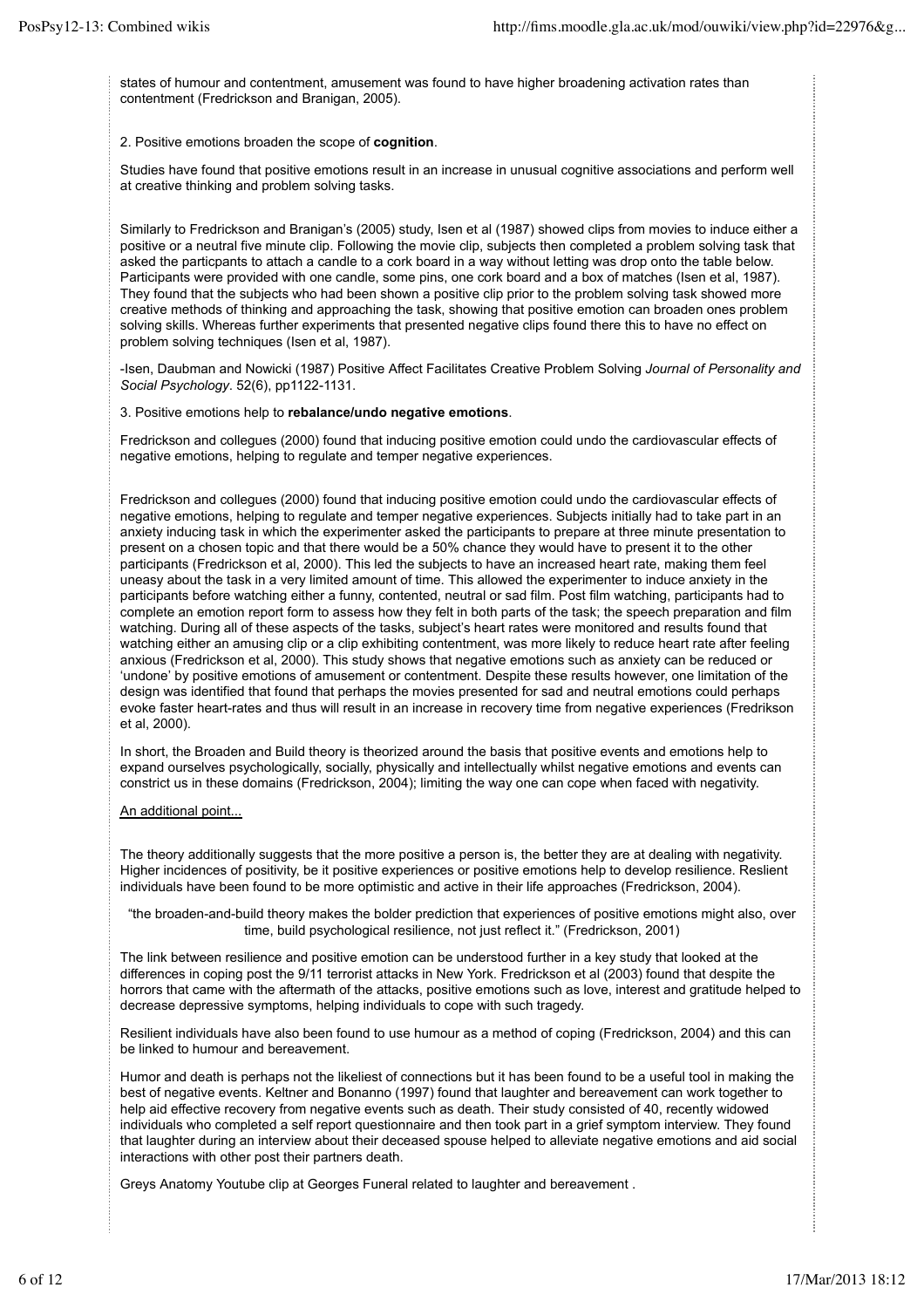The Broaden and Build Theory thus comprises of multiple aspects and helps to explain the importance of positive emotions across psychological, physical and social domains and the benefit that positive emotions can have for balancing negative emotions or bad persepectives . However, much of the research in this area has been carried out by Fredrickson and colleagues, this is perhaps not an immediate limitation but does suggest that further, varied research is necessary to provide broader evidence on this incredibly interesting theory.

> "An entire sea of water can't sink a ship unless it gets inside the ship. Similarly, the negativity of the world can't put you down unless you allow it to get inside you"

# **Mindfulness**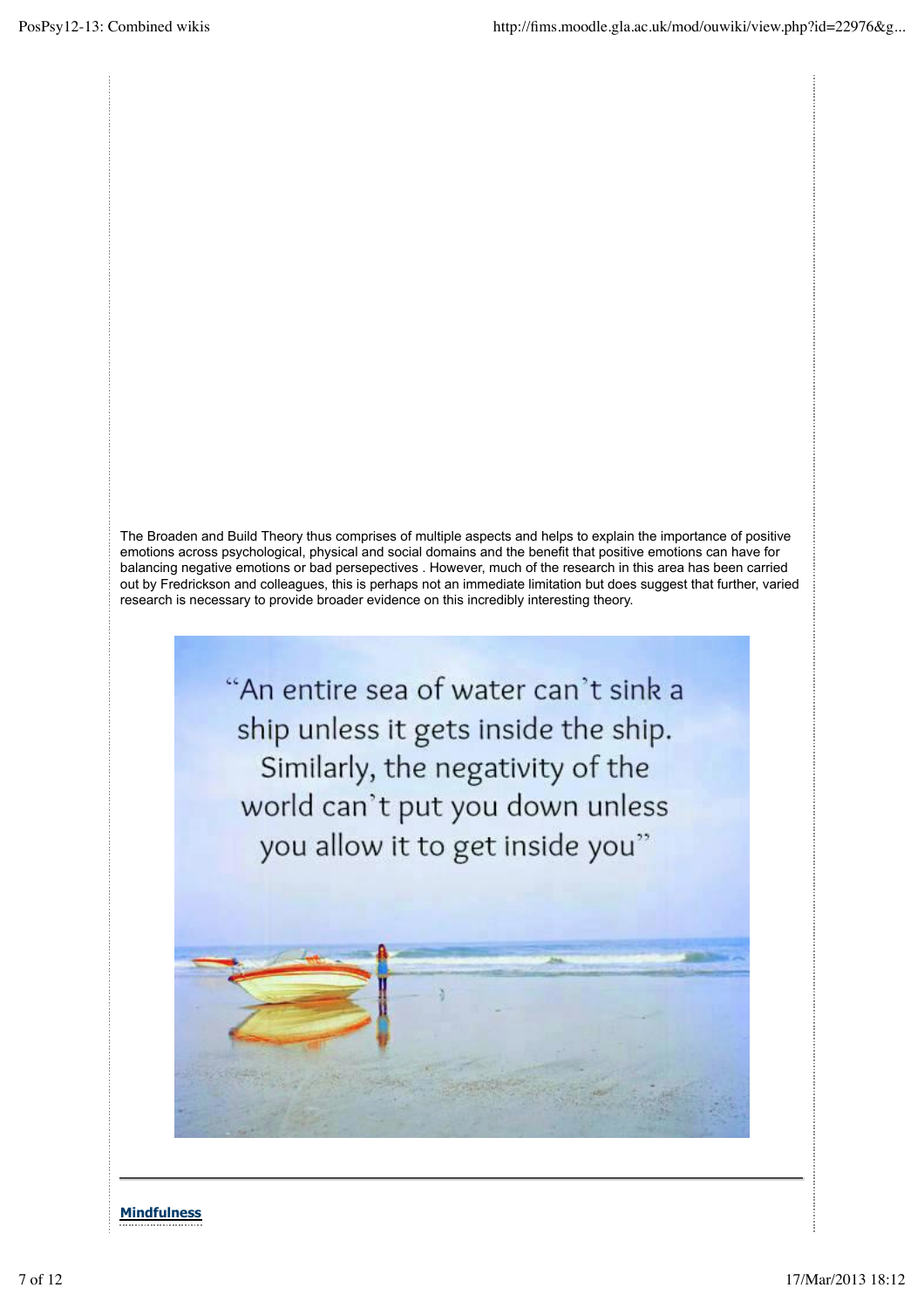### **by Karolina Kapustinskaite**

"Our life is shaped by our mind; we become what we think. Suffering follows an evil thought as the wheels of a cart follow the oxen that draws it." – Buddha



Mindfulness is a technique that has its roots in the Buddhist tradition and dates back a few thousand years. Over the past decades it has also become increasingly popular in the Western world, both as a spiritual practice and as a way of strengthening one's mind without any religious connotations. In a contemporary definition, mindfulness can be described as the action of "attending nonjudgmentally to all stimuli in the internal and external environments" (Snyder & Lopez, 2007). Furthermore, mindful thinking is sometimes compared to a Beginner's mind – a concept that comes from Zen Buddhism and which refers to looking at experiences as if for the first time, without any preconceptions or habitual thought patterns. In her article *Mindfulness: A call for clarification* (2009), positive psychologist Kirsten Cronlund explains in more colloquial terms that mindfulness means being fully conscious and attentive at present, witnessing the outer stimulus as well as own emotional inner workings. Once a mindful state is achieved, decision-making is a natural outcome (rather than an exhausting effort) of being in tune with both these environments.

Mindfulness is a sophisticated form of cognitive activity that can be developed through meditation. There are many different kinds of meditation: some are designed to help one relax, while others are meant to produce altered states of consciousness. However, mindfulness meditation is unique in that it is not directed toward changing from what one already is. Instead, it helps become aware of what is already true, moment by moment.



Marra (2004) proposes five strategies for becoming more mindful:

*(1) Be mindful of one thing at a time:*

Mindfulness requires consciously focused attention towards one idea, feeling, or sensation held in consciousness.

*(2) Be mindful of the moment*

Choose to fully observe what is happening in your internal and external experience right now. Focus on the fact that we are only ever living in the now, not the past or the future.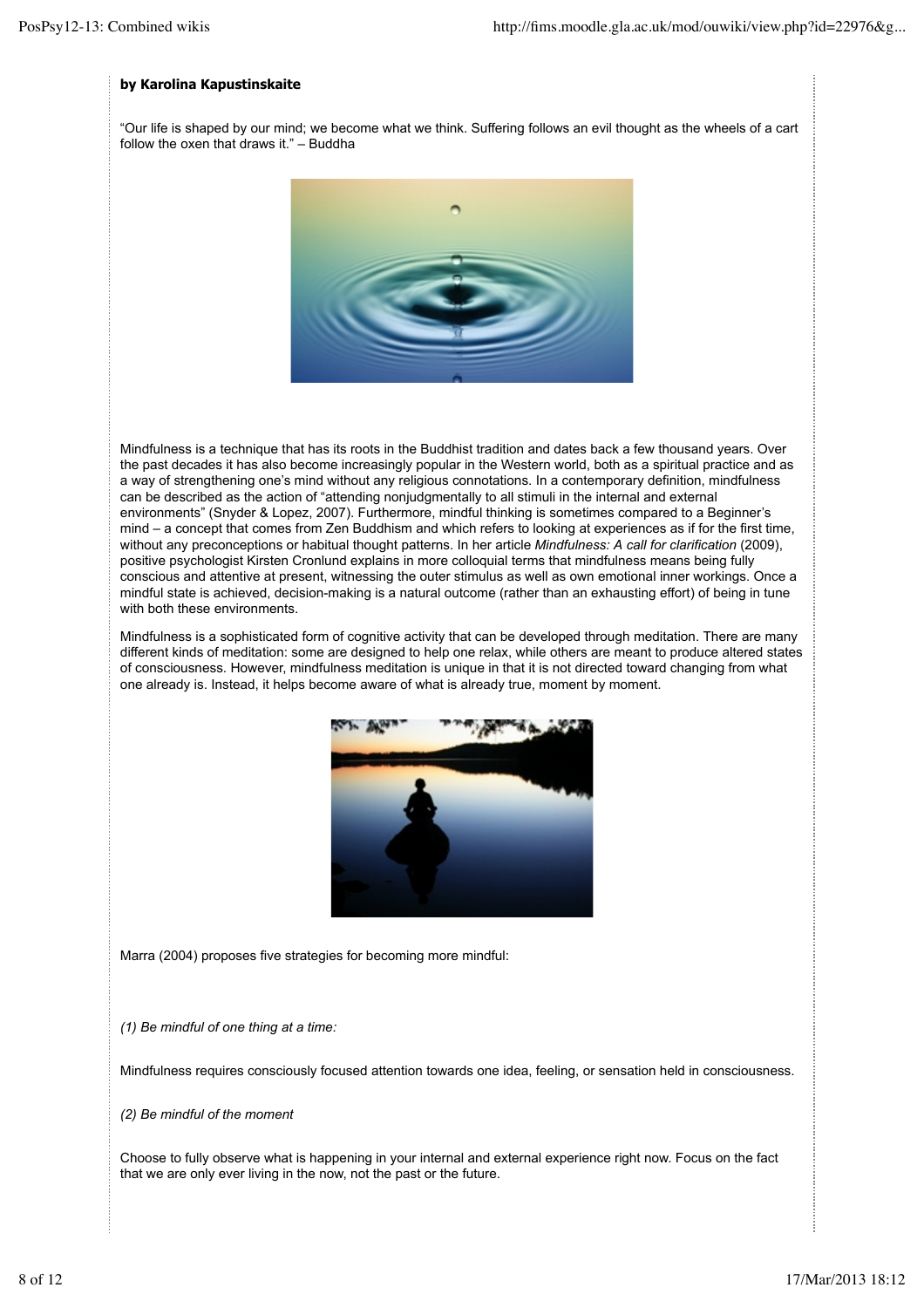*(3) Focus on your senses* Apply mindful awareness to the whole bodily experience, noticing what you see, hear, taste, feel, and smell. *(4) Be nonjudgmental* Mindfulness means to observe your present-moment experience with curiosity, openness, acceptance, and love (Siegel, 2007). An important point in mindfulness is not labeling any one aspect of experience as good or bad because as you stop trying to avoid things that feel uncomfortable, they lose their power over you. *(5) Describe your experience* Describe your internal and external experience with language, without using any judgmental words or how things should feel. Following these strategies mindfulness can enable the practitioner to reach an emotional balance, to act more wisely, and not be directed by the less adaptive immediate responses that are often triggered during times of stress. **Example - Mindful Walking Comment on section** (1) Begin your walk by acknowledging that you are beginning to walk mindfully. (2) Get into the mindset of exploring your inner and outer sensations of walking *as you experience them*. (3) As you walk, firstly pay attention to the sensations in your body. Feel the contact your feet make with the ground. Which part of your foot leaves the ground last at the end of each step? Which part strikes the ground first at the beginning of each step? Feel the bend in your knee as you walk. Explore what each part of your body is feeling. Explore the environment, too. This may be a sensation such as noticing the temperature of the wind or feeling the ground change underfoot. (4) Does any part of your body feel uncomfortable? Notice every sensation, not just the pleasant ones but also those you would like to ignore. Do not exaggerate them. As each experience appears in your awareness, simply acknowledge it without engaging with it and let it go by. (5) Walk around for another five minutes or so and simply acknowledge any experience that arises. You may have a thought such as "Is the five minutes up yet?" or a feeling such as boredom, contentment or annoyance, and that is completely fine. It may help you if you think of yourself figuratively 'nodding your head' or waving to the experience, or if you simply say to yourself 'there's boredom' or 'I'm now observing the temperature'. Finish your mindful walk by acknowledging a particular place or time at which you end the exercise.

**Clinical Applications of Mindfulness Comment on section**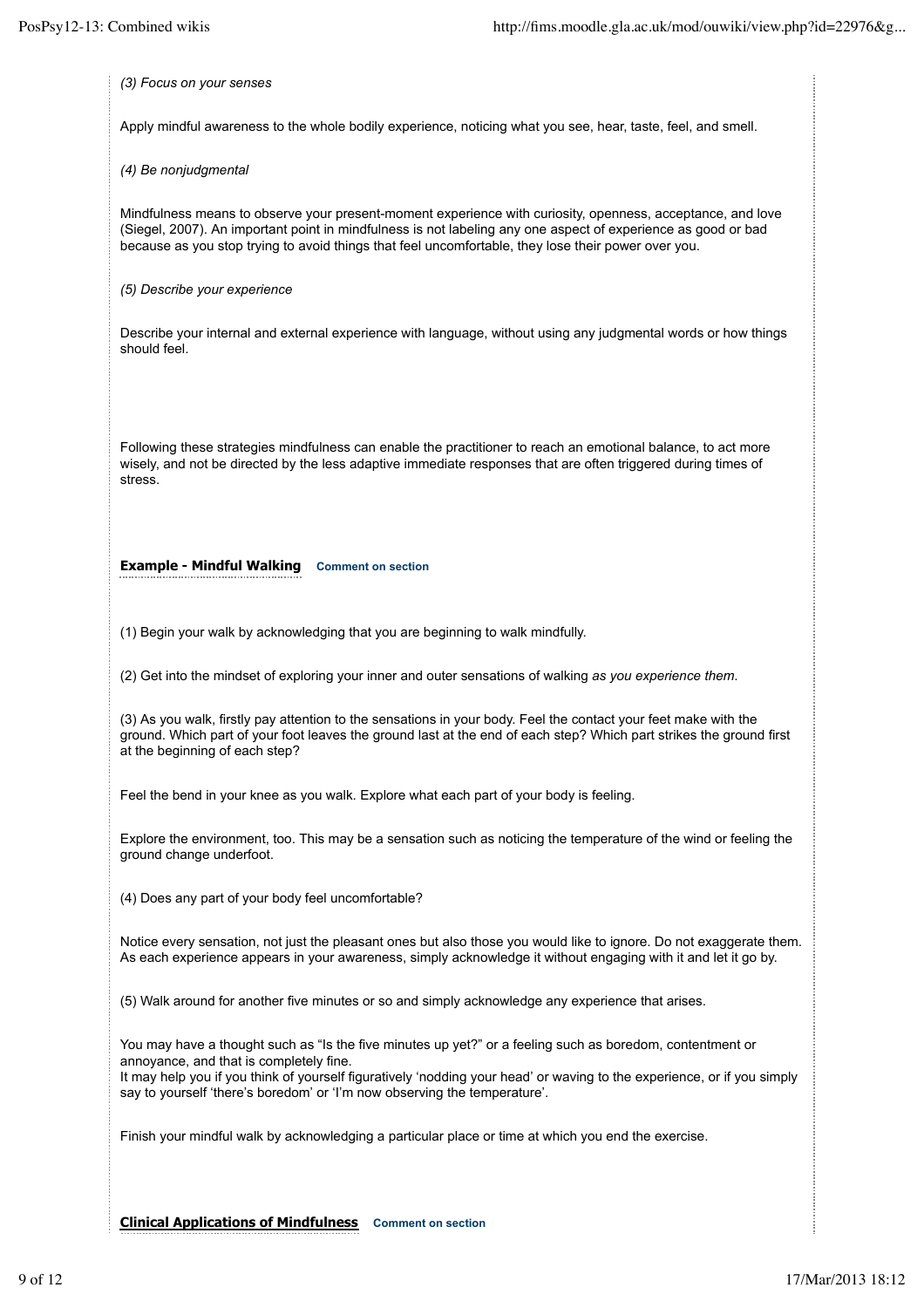During the past few decades, mindfulness has been applied in clinical psychology. As a practice that helps control one's emotions, it has been noted to be a useful technique in a broad range of chronic disorders and problems. For instance, a meta-analysis of mindfulness health benefits reported that improvements were consistently seen across a spectrum of standardized mental health measures including psychological dimensions of quality of life scales, depression, anxiety, coping style and other affective dimensions of disability (Grossman et al., 2004). It is used with intervention techniques such as Mindfulness Based Stress Reduction (MBSR) and the Eight Point Program (EPP) which have been shown to increase patients' well-being (Shapiro et al., 2008). However, there are some problems with the research on mindfulness benefits. For instance, the measurement of well-being has not yet been universally agreed upon, which poses problems for attempts to create a link with this meditational practice. Moreover, in the study by Shapiro and others (2008) it was theorised that mindfulness may benefit health while the practice lasts but long-term effects need to be better explored. In addition, another study found that such positive effects on health may not be due to mindfulness specifically but rather to meditational practice in general as benefits were very similar compared to another meditational practice - transcendental meditation (Schoormans and Nyklicek, 2011).

Nevertheless, it seems that meditation may help elevate positive emotions and influence life outcomes. Frederickson (2008) proposed that this may be possible due to an increase in personal resources in people who engage in meditative practices. Such resources prepare people to deal with threatening situations and crises and since our past experiences hugely influence how we feel at present, this may lead to increased well-being and happiness in the future.

In conclusion, while the methodology of research reporting health benefits of mindfulness and other forms of meditation is somewhat inconsistent and much still needs to be explored, it may nevertheless be a promising area of future research.

# **Summary**

This wiki page provides a comprehensive overview of the idea of rebalancing good and bad perspectives. Findings have shown that being optimistic is beneficial for overall well-being and can increase an individual's chances of success. Generally the theories mentioned above focus on adopting an optimisitc outlook as opposed to a pessimisstic perspective. There does not appear to be many theories that focus on the idea of rebalancing good and bad perspectives. The Broaden and Build Theory suggests that instead of rebalancing, positive emotions can 'undo' negativity and help the individual cope when faced with negative events or emotions. Mindfulness, a meditative practice, has been addressed as one method that individuals can engage in to aid positive affect by increasing one's awareness and personal resources.

# **References**

Aspinwall, L. G., & Taylor, S. E. (1992). Modeling cognitive adaptation: A longitudinal investigation of the impact of individual differences and coping on college adjustment and performance. Journal of Personality and Social Psychology, 61, 755−765.

Beck, A. T. (1967). *Depression: Clinical, experimental, andtheoretical aspects*. New York: Hoeber.

Butler, A. C. & Beck, A. T. (1995). Cognitive therapy fordepression. *The Clinical Psychologist, 48* (3),3-5.

Carnegie, D. (1936). *How To Win Friends and Influence People.* London: Vermilion.

Carver, C. S., & Gaines, J. G. (1987). Optimism, pessimism, and postpartum depression. Cognitive Therapy and Research, 11, 449−462.

Carver, C. S., Pozo, C., Harris, S. D., Noriega, V., Scheier, M. F., Robinson, D. S., et al. (1993). How coping mediates the effect of optimism on distress: A study of women with early stage breast cancer. Journal of Personality and Social Psychology, 65, 375−390.

Carver, C.S., Scheier, M.F. and Segerstrom, S.C. (2010). Optimism. *Clinical Psychology Review* 30, 879-889.

Cronlund, K. (January 31, 2009). Mindfulness: A call for clarification. In Positive Psychology News. Retrieved February 5, 2013, from **http://positivepsychologynews.com/news/kirsten-cronlund/2009013193**.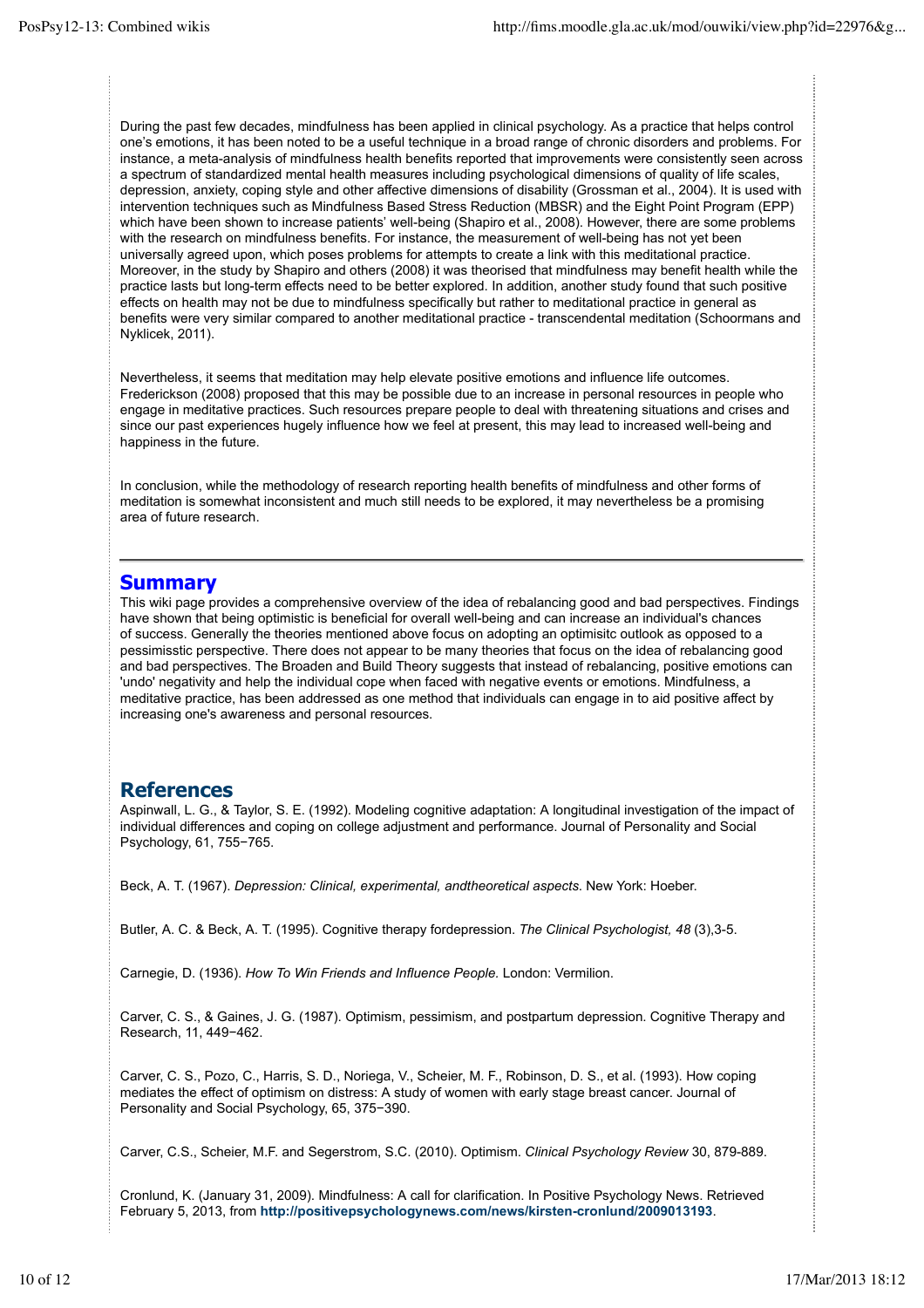Fredrickson, B. 1998. What good are positive emotions? *Review of General Psychology*. 2. pp300-319.

Fredrickson, B. 2004. The Broaden and Build Theory of Positive Emotions. *Phil. Trans. R. Soc.* 359,pp1367–1377.

Fredrickson, B. L. (2008). Promoting positive affect. *The science of subjective well-being*, 449-468.

Fredrickson and Branigan (2005). Positive Emotions Broaden the Scope of Attention and Thought –Action Repertoires. *Cognition and Emotion*. 19(3), pp313-332.

Fredrickson, Tugade, Waugh and Larkin. 2003. What Good Are Positive Emotions in Crises? A Prospective Study of Resilience and Emotions Following the Terrorist Attackson the United States on September 11th, 2001. Journal of Personality and Social Psychology. 84(2), pp365-376

Fredrickson, Mancuso, Branigan and Tugade (2000). The Undoing Effect of Positive Emotions. *Motivation and Emotion*. 24(4), pp237-258.

Giltay, E.J., Geleijnse, J.M., Zitman, F.G., Hoesktra, T. and Schouten, E.G. (2004). Dispositional optimism and all-cause and cardiovascular mortality in a prospective cohort of elderly Dutch men and women. *Archives of General Psychiatry* 61, 1126-1135.

Grossman, Niemann, Schmidt, Walach (2004). Mindfulness-based stress reduction and health benefits: A meta-analysis. Journal of Psychosomatic Research 57, 35-43.

Hill, N. (1928). *The Law of Success.* California, USA: BN Publishing .

Huczynski, A., Buchanan, D. (2007). *Organizational Behaviour*. Prentice Hall.

Isen, Daubman and Nowicki (1987) Positive Affect Facilitates Creative Problem Solving *Journal of Personality and Social Psychology*. 52(6), pp1122-1131.

Keltner and Bonanno. 1997. A Study of Laughter and Dissociation: Distinct Correlates of Laughter and Smiling During Bereavement. Journal of Personality and Social Psychology. 73(4), pp687-702.

Marra, T. (2004). Depressed & anxious: The dialectical behavior therapy workbook for overcoming depression and anxiety. Oakland, CA: New Harbinger Publications, Inc.

Matthews, K.A., Raikkonen, K., Sutton-Tyrrell, K. and Kuller, L.H. (2004). Optimistic attitudes protect against progression of carotid atherosclerosis in healthy middle-aged women. *Psychosom Med* 66, 640-644.

Metcalfe, J. (1998). Cognitive Optimism: Self-Deception or Memory-Based Processing Heuristics? *Personality and Social Psychology Review, 2 (2),* 100-110.

Rasmussen, H.N., Scheier, M.F. and Greenhouse, J.B. (2009). Optimism and Physical Health: A Meta-analytic Review. *Ann Behav Med* 37, 239-256.

Schoormans, D., & Nyklíček, I. (2011). Mindfulness and psychologic well-being: Are they related to type of meditation technique practiced? *The Journal of Alternative and Complementary Medicine*, 17(7), 629-634.

Seligman, M. E. P. (1991). *Learned optimism*. New York: Knopf

Seligman, M. E. P. (2002). Positivepsychology , positive prevention, and positivetherapy (**http://www.ppc.sas.upenn.edu/ppsnyderchapter.htm**)

Shapiro, S. L., Oman, D., Thoresen, C. E., Plante, T. G., & Flinders, T. (2008). Cultivating mindfulness: effects on well-being. Journal of clinical psychology, 64(7), 840-862.